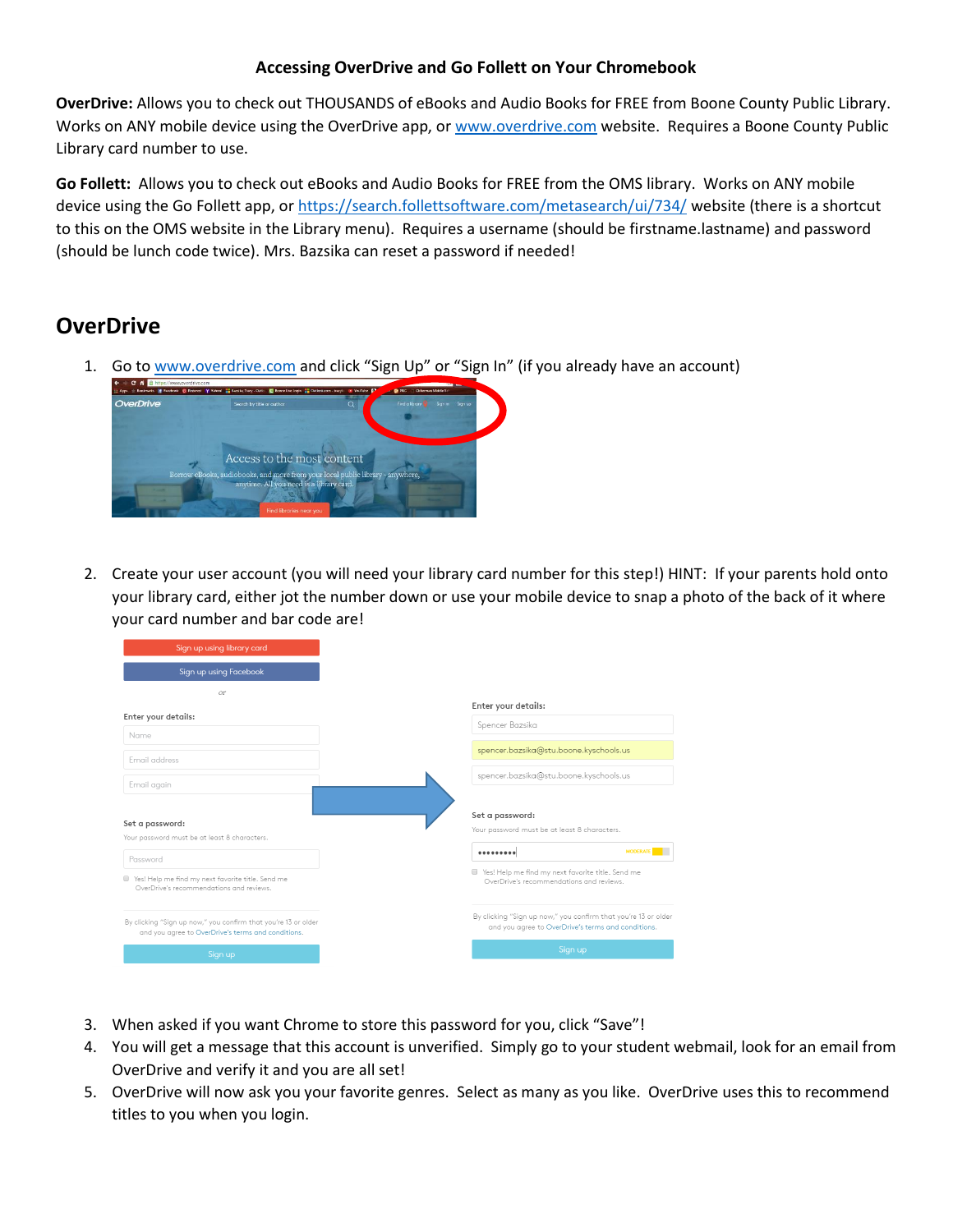| Favorite genres:                   |  |  |  |  |
|------------------------------------|--|--|--|--|
| Comic Books & Graphic Novels       |  |  |  |  |
| Literature                         |  |  |  |  |
| ■ Mystery                          |  |  |  |  |
| Romance                            |  |  |  |  |
| ■ Science Fiction & Fantasy        |  |  |  |  |
| Suspense & Thriller                |  |  |  |  |
| Westerns<br>o                      |  |  |  |  |
| Biography & Autobiography          |  |  |  |  |
| Careers<br>□                       |  |  |  |  |
| ■ Computers & Technology           |  |  |  |  |
| Cooking & Food                     |  |  |  |  |
| ■ Science                          |  |  |  |  |
| Self-Improvement                   |  |  |  |  |
| Travel<br>□                        |  |  |  |  |
|                                    |  |  |  |  |
| Search Options                     |  |  |  |  |
| Filter results by your region<br>o |  |  |  |  |
|                                    |  |  |  |  |
| Save<br>or Cancel                  |  |  |  |  |
|                                    |  |  |  |  |

6. Now that your settings are done, click on Libraries at the top of the screen to add your libraries. Key in the Florence zip code 41042 to find libraries close to us:

|                              | Settings | Libraries Searches | Subscriptions                                                                                                                                                                                     |  |
|------------------------------|----------|--------------------|---------------------------------------------------------------------------------------------------------------------------------------------------------------------------------------------------|--|
| the OverDrive app.           |          |                    | Search for and save a library below. When you save a library, you can filter search results to<br>titles offered by that library. As an added convenience, libraries you save here will sync with |  |
| <b>Find another library:</b> |          |                    |                                                                                                                                                                                                   |  |

7. When the next screen comes up, you will see all of the different Boone County Library branches. It really doesn't matter which one you pick, but for most of us, our home library is the Scheben branch.



8. Click on your library and then click Save Library when it shows up on the screen.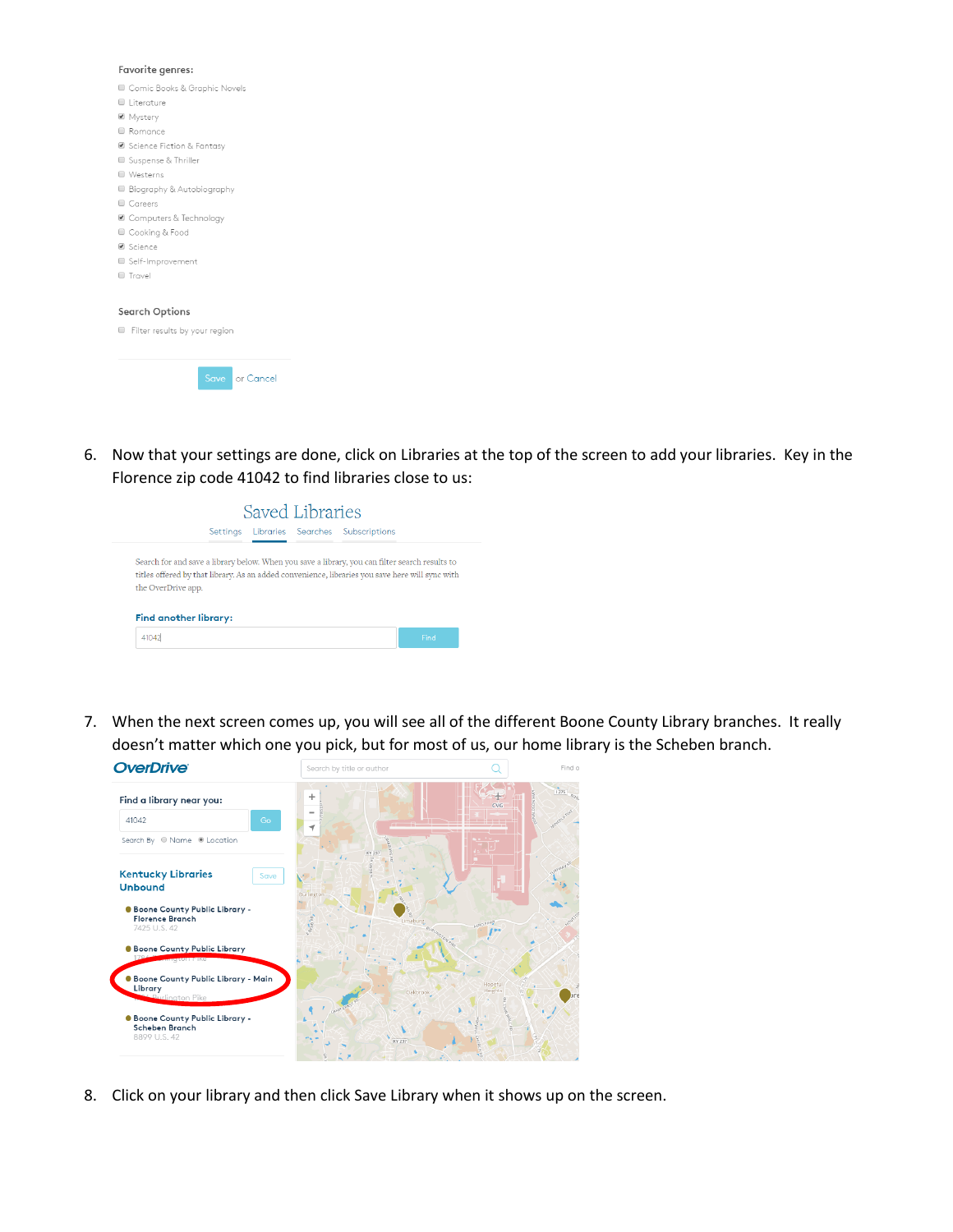9. To look in that library, Click on your name in the upper right corner and use the drop-down menu to see your libraries:



10. The Boone County Public Library is part of a group called "Kentucky Libraries Unbound." Click on this to open BCPL's collection:



- 11. This will take you directly into BCPL's OverDrive collection of eBooks and Audio Books! **HINT: This is where I would click and drag the website into your bookmarks toolbar, so that you can go right into your library page next time you are in the Chrome browser at home or on a Chromebook!!!!!**
- 12. The last thing you need to do before you are ready to check out books is to add your Boone County Public library card number to your account. Once that is in there, you can check out up to TEN different eBooks and Audio books! You can also put holds on these books if they are currently not available.
- 13. Click on the Account icon at the top of the screen:



14. On the next screen, use the drop-down box to select Boone County Public Library from the list and click GO.



To sign in, please select your library from the list below.

Boone County Public Library

GO

 $\mathbf{v}$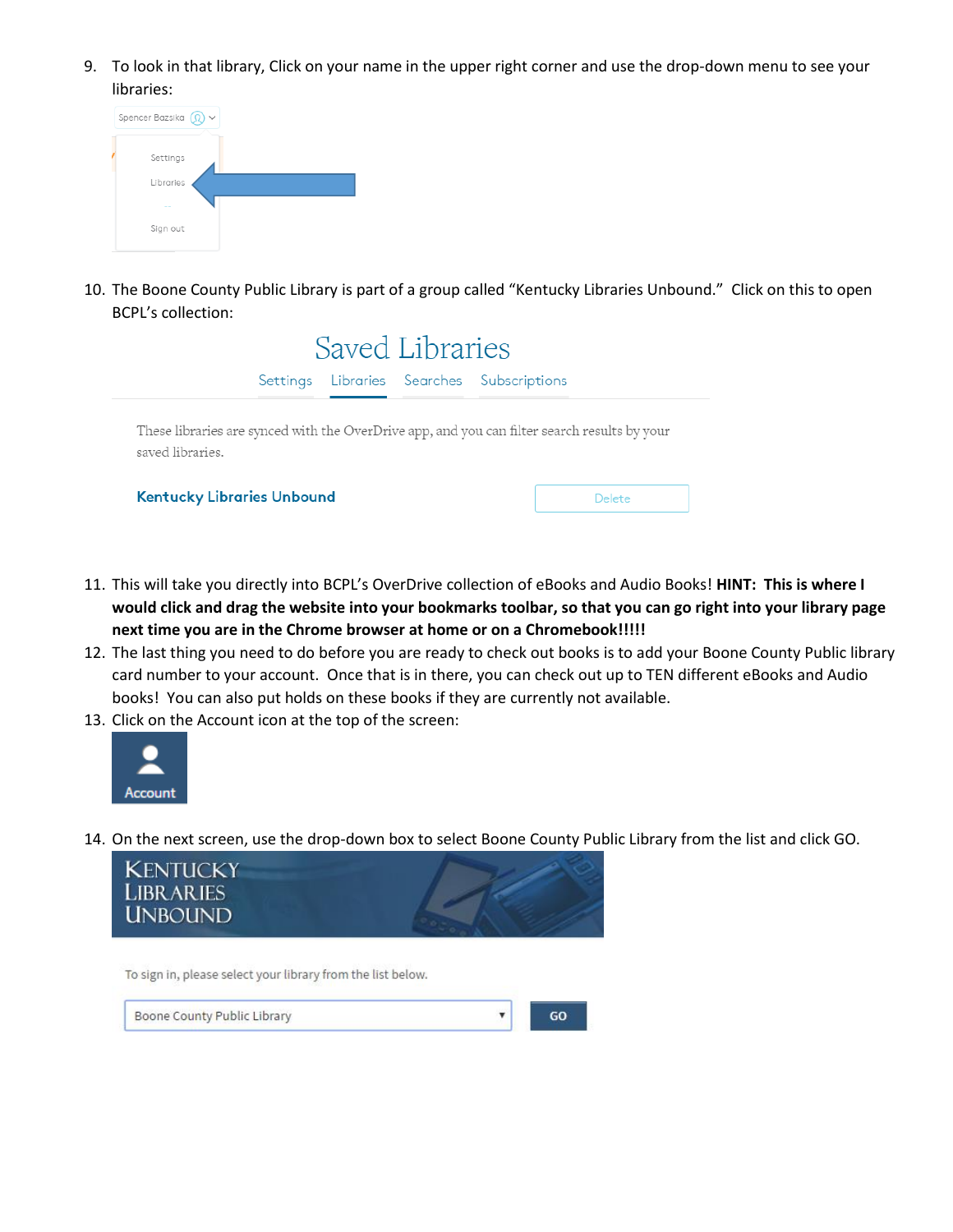15. Next, enter your library card number, and make sure the box is checked that says "Remember my login information on this device" (this will save you lots of time later!)

| <b>Boone County Public Library</b> | <b>Switch library</b> |
|------------------------------------|-----------------------|
| Library card number                |                       |
|                                    |                       |
|                                    |                       |
| Sign In                            |                       |

Remember my login information on this device.

- 16. Now you can start checking out books!!!!!!!
- 17. Click on Add a Title to get started:



18. This should take you to the BCPL's home screen. You can now use search filters at the top to get specific kinds of books (ex: Teen Fiction), or you can search for a title. NOTE: the search window is pretty particular, so you HAVE to have everything spelled correctly for it to find your book!

| <b>eBooks</b><br><b>All Fiction</b> | <b>Audiobooks</b><br><b>All Fiction</b> | <b>Children &amp; Teen</b><br><b>Children Fiction</b> |
|-------------------------------------|-----------------------------------------|-------------------------------------------------------|
| <b>All Nonfiction</b>               | <b>All Nonfiction</b>                   | <b>Children Nonfiction</b>                            |
| Biography & Autobiography           | Biography & Autobiography               | <b>Teen Fiction</b>                                   |
| <b>Business &amp; Careers</b>       | <b>Business &amp; Careers</b>           | <b>Teen Nonfiction</b>                                |
| View more                           | View more                               | View more                                             |

19. If you only know parts of information (like the author's last name) use "Advanced Search" just below the search tool to help you out:

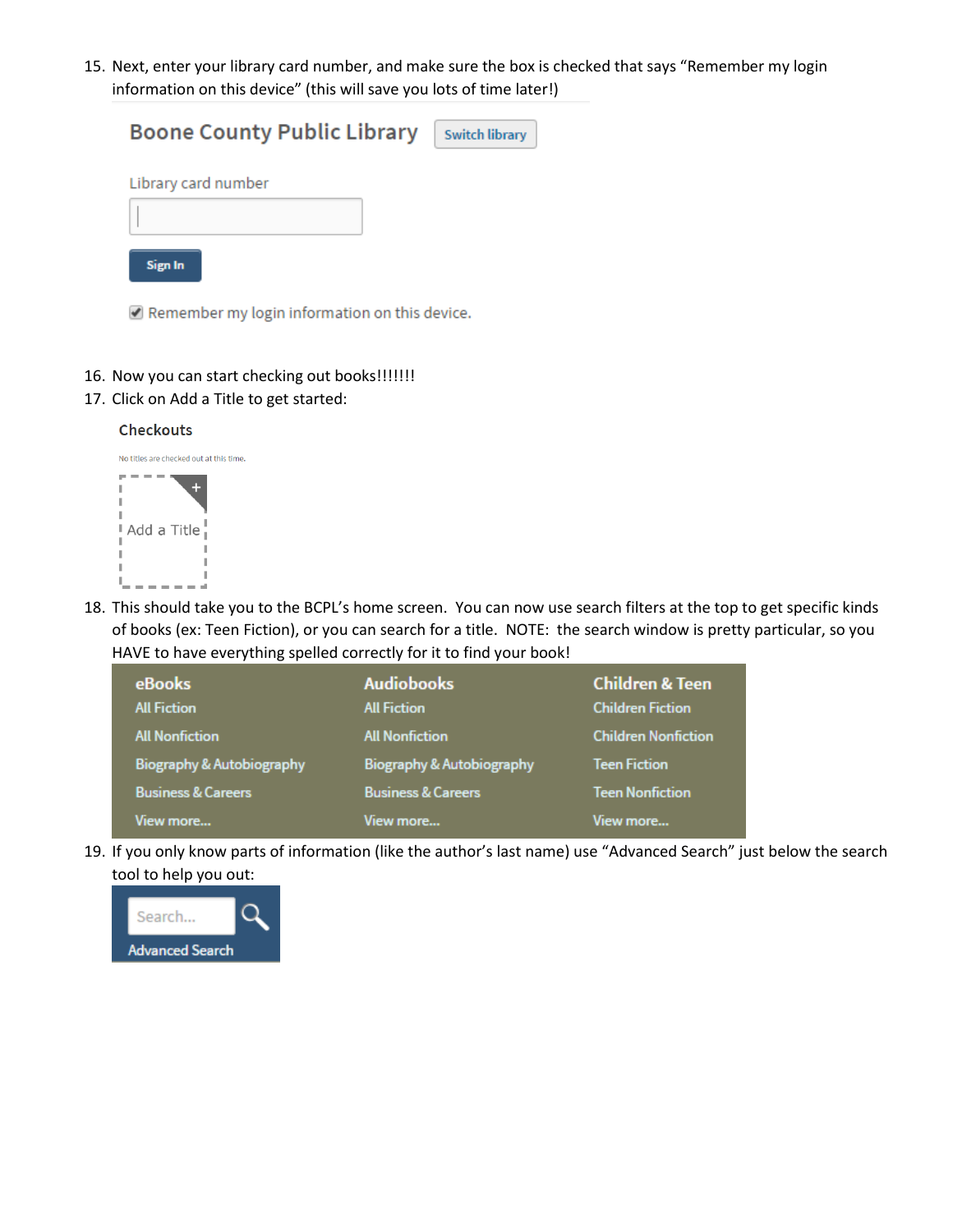20. For example, I know the author's name is Kiera Cass, but I can't remember the name of the book:

 $\begin{tabular}{|c|c|c|} \hline \textbf{111} & \textbf{Cover} & \textbf{I} \overline{\textbf{12}} & \textbf{List} \\ \hline \textbf{121} & \textbf{Cover} & \textbf{I} \overline{\textbf{23}} & \textbf{List} \\ \hline \end{tabular}$ Page 1 of 1 **ANGELIA DE KENTUCKY** LIBRARIES **UNBOUND** The One Title SELECTIC π cass, kiera KIERA CASS

21. Here are some icons you need to know:

**ISBN** 

This is an eBook, and because it is grayed out, it is not currently available This is an eBook, and because it is dark, it is currently available This is an Audio Book, and because it is grayed out, it is not currently available

This is an Audio Book, and because it is dark, it is currently available

22. When you see a book that you want, mouse over it.



If it is available, you simply click "Borrow" to check it out. If it is not available, you can place a hold on the item so that it is yours the minute it comes back in. Additionally, you can click "Sample" to hear a little bit before you make up your mind. Click "more" will let you read more about the book before making your decision. Click the "less than" sign will allow you to share this title via Facebook, Twitter, Pinterest or email. Clicking the little bookmark will add this to your 'wish list' of books you want to read some day.

**Search Results** 

The Prince

23. If you place a hold on an item, you will get an email like this one to let you know when your books is ready! When you log back into your OverDrive App or to overdrive.com, you can go to the Account button to view the books you currently have out:Checkouts